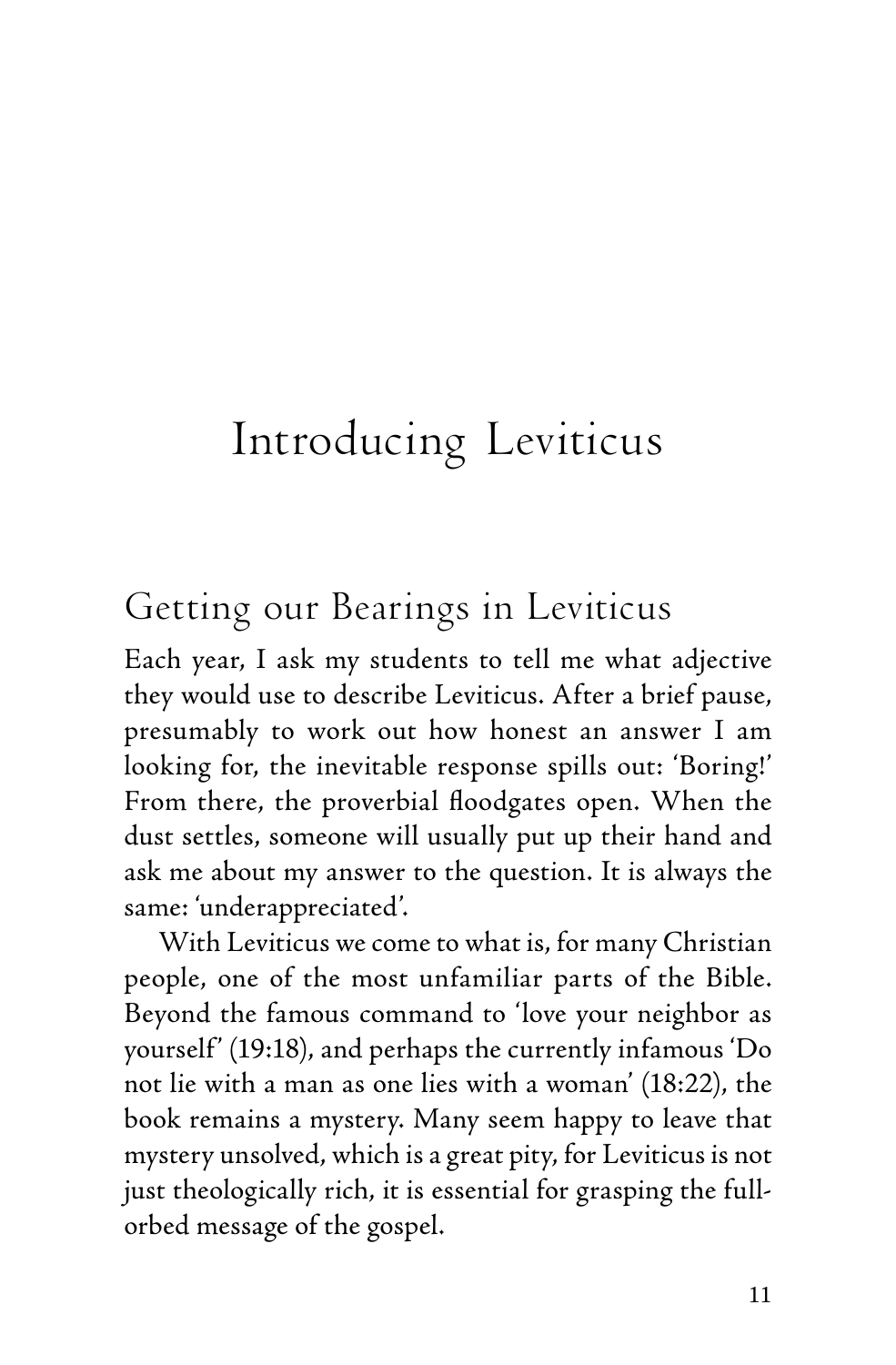#### **Literary setting**

The importance of Leviticus becomes clearer when we consider its wider literary setting. While the books of the Torah (the Jewish name for the first five books of the Bible) or Pentateuch (i.e. 'five books') come to us as distinct units – Genesis, Exodus, Leviticus, Numbers, and Deuteronomy – they are best approached as connected rather than *un*connected works. So, while each book can be fruitfully read on its own, its full force is only appreciated when read as part of the collection.

#### *The Pentateuch as story*

The connectedness of these five books should not be surprising. There is a narrative storyline that runs from Genesis through Deuteronomy. Sometimes, that storyline is front and center as, for example, in the ancestral narratives of Genesis 12–50. In other places, the storyline recedes to the background but is still evident in the narrator's voice and the sequence of events. The Torah has been arranged as a single overarching story, albeit containing lots of inserted material: genealogies, poems, lists of instructions, and so on.

Realizing that the Pentateuch is shaped as a story has important implications when it comes to reading it. First, the material cannot simply be rearranged. One cannot simply collect all the narratives together or itemize the regulations in a neatly arranged appendix without doing violence to the text. The instruction contained in this part of Scripture works precisely in its *blend* of story and law (however much some readers might wish things had been done differently).

Second, as with any story, sequential order is important. Think of how a novel works. Of course, one can simply skip to the end to see how everything turns out, but much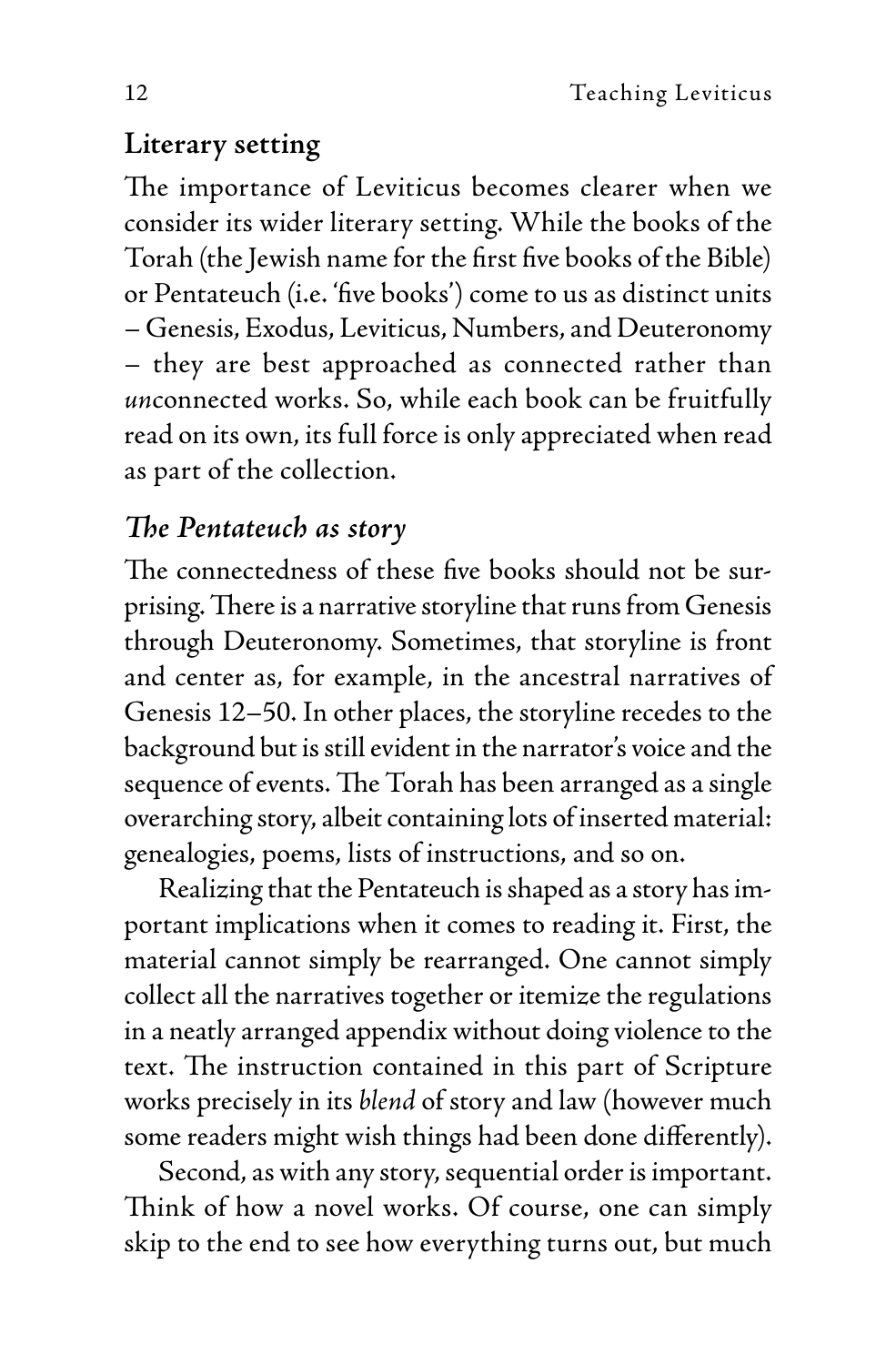would be lost by missing the development of characters, the artful weaving of material, the shocking twists in the plot, and so on. Doing so would also ignore any use of flashback and flash-forward, both of which are significant when reading the Pentateuch. You really do miss something if, for instance, you don't realize that the blessing God pronounces to Noah in Genesis 9 reverberates both with what He had said to humans in Genesis 1 and with what Israel hears in Leviticus 26. Following the order of the story is important.

Third, stories have purpose. There is a reason for telling them (with good stories at least!). It might be to make an excuse, or to give an account of how work went, but we tell stories to achieve certain ends. The same holds true for biblical stories. Recognizing this raises important questions that we need to ponder: What is the purpose of the Pentateuch? Why is this story being told, in this way? And what role does Leviticus play in it?

#### *The purpose of the Pentateuch*

Even for casual readers, the shift of focus in the Pentateuch's story at Genesis 12 is obvious. Genesis 1–11, with all the tricky questions it raises, merely sets the scene for the main topic: the emergence of Israel. From Abra(ha)m through to the plains of Moab, the author's primary interest lies in charting the relationship between this fledgling nation and its God. Yet even modern histories attempt more than simply listing a sequence of events. This was even more so the case in the ancient world where the primary purpose of history writing was exhortation. Events were described in order to teach readers something, or to confront them, or to commend (and thus implicitly command) a particular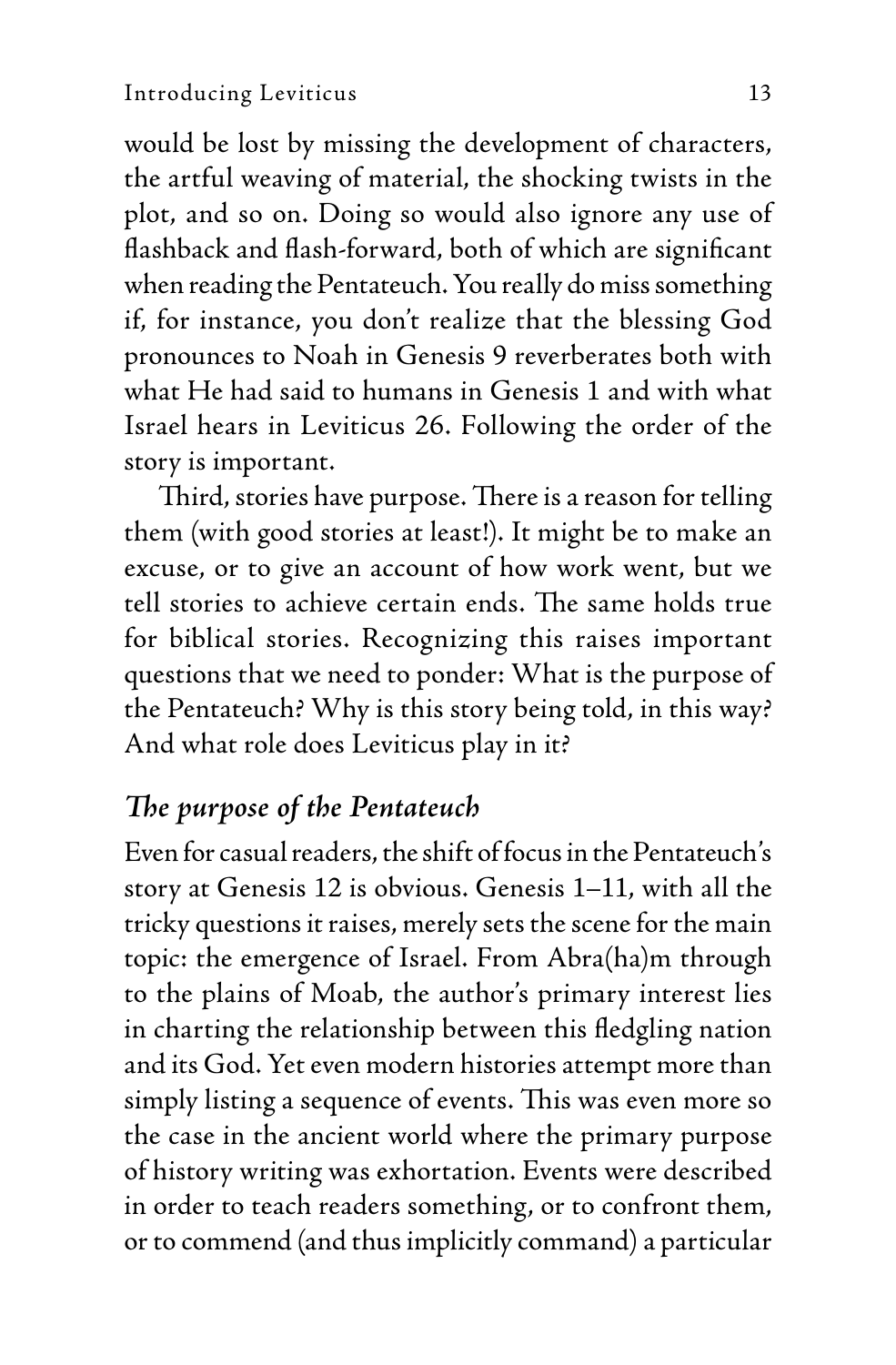virtue. Likewise, the Pentateuch does more than simply recount the past for the past's sake. As it informs readers about former people and events, the Torah critiques, questions, and judges in relation to that past. For example, Abraham's faith regarding what God had told him (e.g. Gen. 15:6) is not just a description of a long-distant past; it also asks readers, *Do you have the same trust in God's promises?*

In this way, the Pentateuch's story aims to persuade as it unfolds. Old Testament scholar, Terence Fretheim, nicely sums up the goal of that persuasion:

It is now more evident that the Pentateuch as a whole is fashioned to shape the faith and life of its readers …. [T]he most basic effect desired for readers is not that they become better theologians or better informed about their history and traditions. The end desired is more deeply religious, namely, that the relationship with God become what God intended in the creation. $<sup>1</sup>$ </sup>

The Pentateuch has been written with purpose. First and foremost, it tells readers about past people and events. Yet, because the account also records God's interactions with people, the story reveals His nature and character. In turn, this emerging picture of God helps readers evaluate the kinds of things He finds pleasing and those He does not. In this way, the story pronounces a verdict on readers' lives. They are invited to conform to God's ways rather than resist them. So, the Torah seeks to shape and transform the community of God's people, or even to call such a community into being where none exists. The Pentateuch, therefore, becomes a means of addressing a

<sup>1.</sup> Terence E. Fretheim, *The Pentateuch* (Nashville: Abingdon, 1996), 62.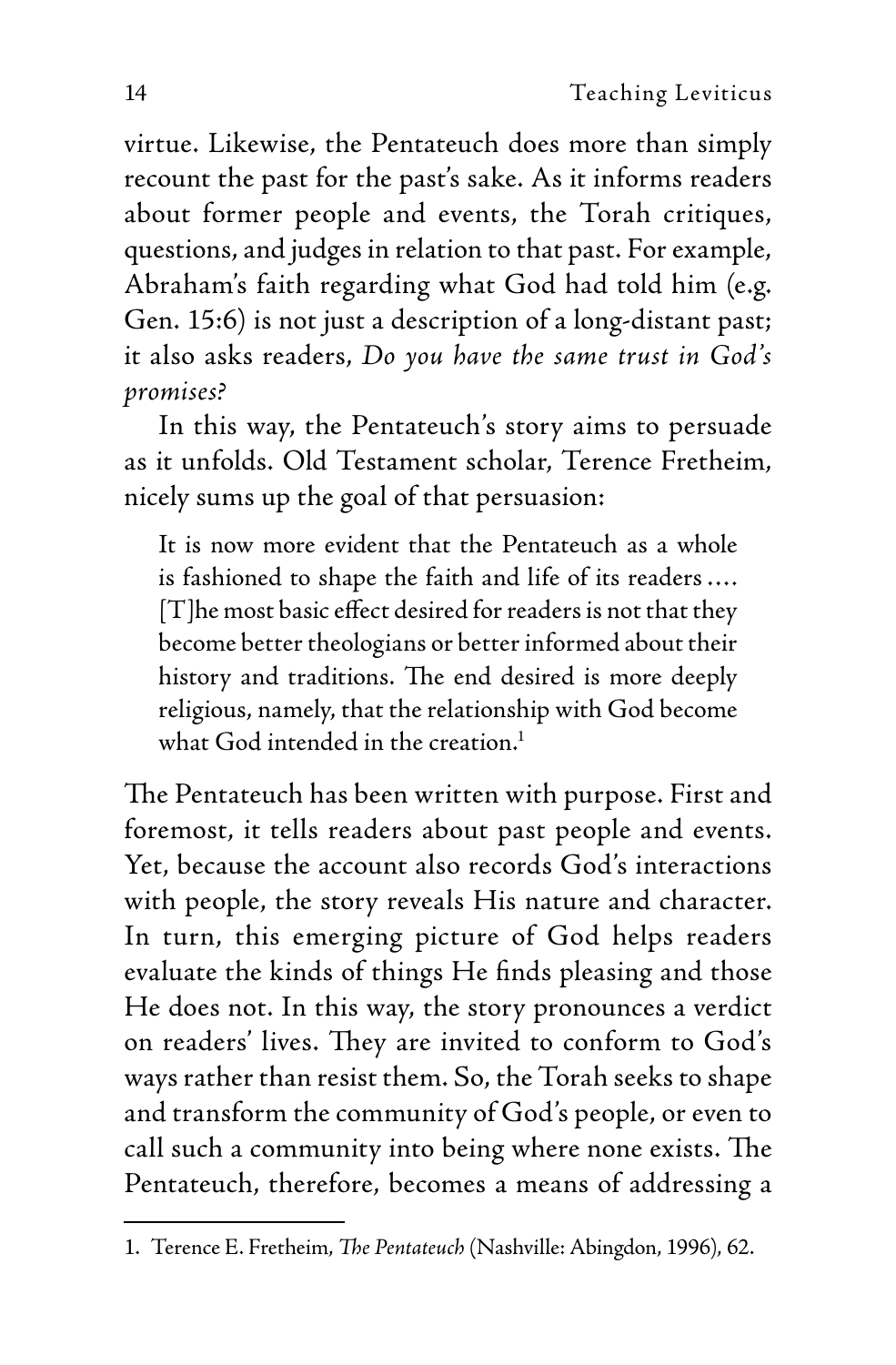broken divine-human relationship and restoring God's creation purposes.

Within these overarching goals, what role does Leviticus play?

## *The role of Leviticus in the Pentateuch's story*

A key issue for understanding any story is to discern the point of tension, the problem that propels the narrative forward. There is usually an issue that the storyteller is trying to resolve (think about the last movie you watched). It is the journey towards resolution that gives direction to the story. That is why there is a feeling of relief and satisfaction when the problem is overcome (or why we complain if this aspect of the story is missing). Accordingly, identifying the point of tension is crucial for understanding any story. What tension is the Pentateuch seeking to resolve?

Eric Zenger has proposed the following overview of the Pentateuch's storyline.<sup>2</sup>

| Genesis                                               | Exodus                                                   | Leviticus | <b>Numbers</b>                                               | Deuteronomy                                         |
|-------------------------------------------------------|----------------------------------------------------------|-----------|--------------------------------------------------------------|-----------------------------------------------------|
| Creation,<br>fall,<br>and the<br>promise<br>of a land | From<br>Egypt,<br>through the<br>wilderness,<br>to Sinai | At Sinai  | From Sinai,<br>through the<br>wilderness,<br>towards<br>Moab | Instructions<br>for life in the<br>Promised<br>Land |

Zenger's scheme is geographical. There is a movement from the promise of a land (Genesis) through the wilderness (Exodus) to Mount Sinai (Leviticus). From there, the story progresses back through the wilderness (Numbers)

<sup>2.</sup> Erich Zenger, ed., *Einleitung in das Alte Testament* (7th, rev. & exp. ed.; Stuttgart: Kohlhammer, 2008), 68.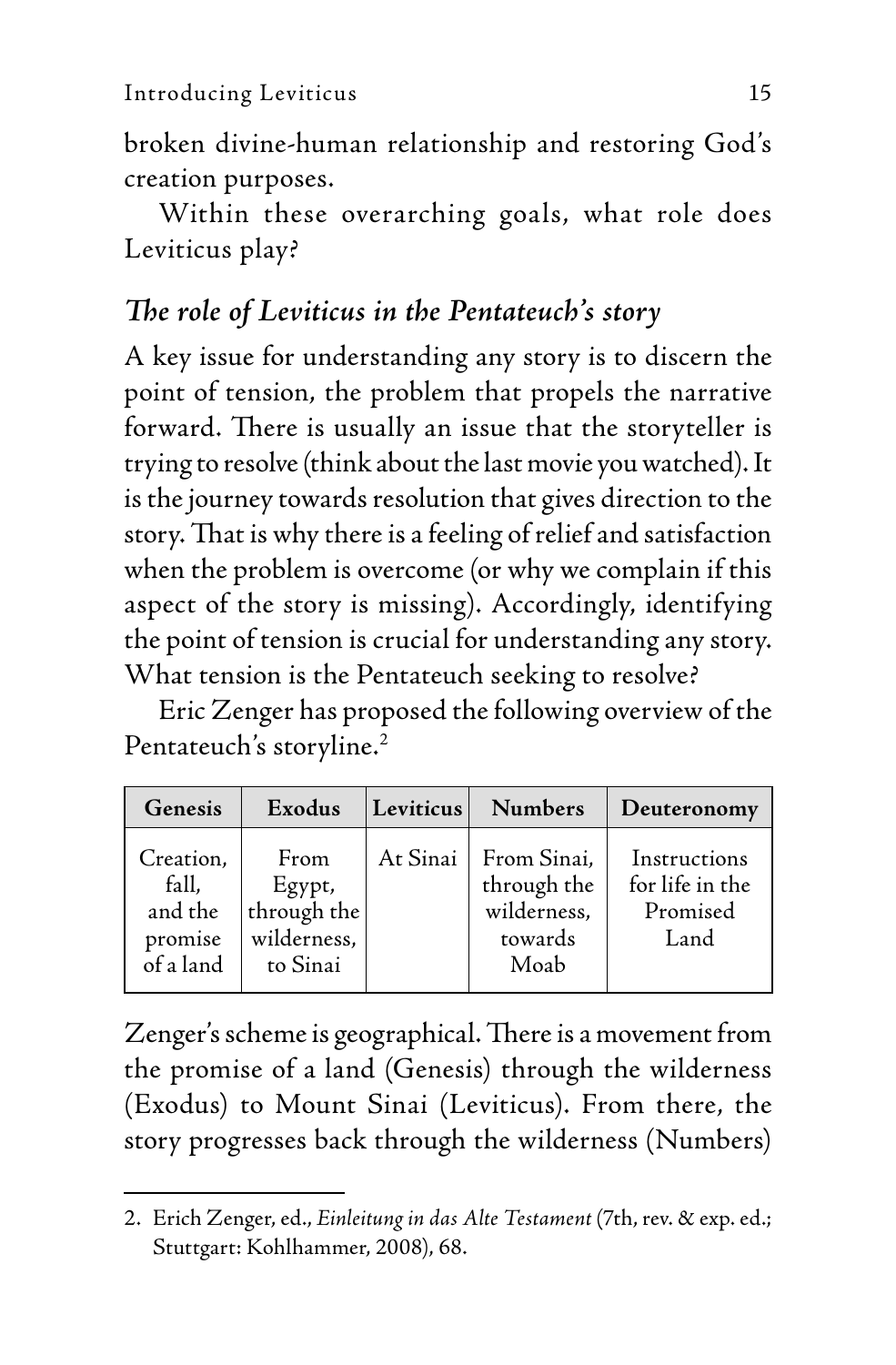to the plains of Moab and the giving of instructions for life in Canaan (Deuteronomy). In this overview, land is the dominant concern. The narrative tension is the loss of Eden; the sought-for resolution is gaining the Promised Land. Yet, if this is the point of tension, the story remains unresolved, because the Israelites do not enter the land. Indeed, the account finishes with Moses dying *in Moab*.

For this reason, I think the following is a better way to summarize the story of the Pentateuch.

| Genesis                                                          | Exodus                                       | Leviticus                                      | <b>Numbers</b>                           | Deuteronomy                                              |
|------------------------------------------------------------------|----------------------------------------------|------------------------------------------------|------------------------------------------|----------------------------------------------------------|
| Creation,<br>fall, and loss<br>of access<br>to God's<br>presence | God's<br>presence<br>fills the<br>tabernacle | Living in<br>proximity<br>to God's<br>presence | God's<br>presence<br>goes with<br>Israel | Instructions<br>for ongoing<br>life in God's<br>presence |

The overall scheme this time is theological. In the beginning, God formed a (sacred) place in which He and humans could dwell together. Accordingly, the real loss in Genesis 3 is access to God's presence. This is the tension that propels the rest of the story: How can a holy God live with people again? Regaining access to God's presence becomes the dominant theme. Of course, land is still important – Canaan will be the place where God will establish a permanent dwelling place – but it is not the central concern. Thus, the highpoint in Exodus is not rescue from Egypt, but construction of a tabernacle to house God's glory (cf. 40:34-35). In Numbers, God's presence travels with the people through the wilderness. Even though Moses dies outside the Promised Land in Deuteronomy, God remains with His people.

Now, the importance of Leviticus becomes clearer. A holy and terrifying God (cf. Exod. 20:18-19) has come to reside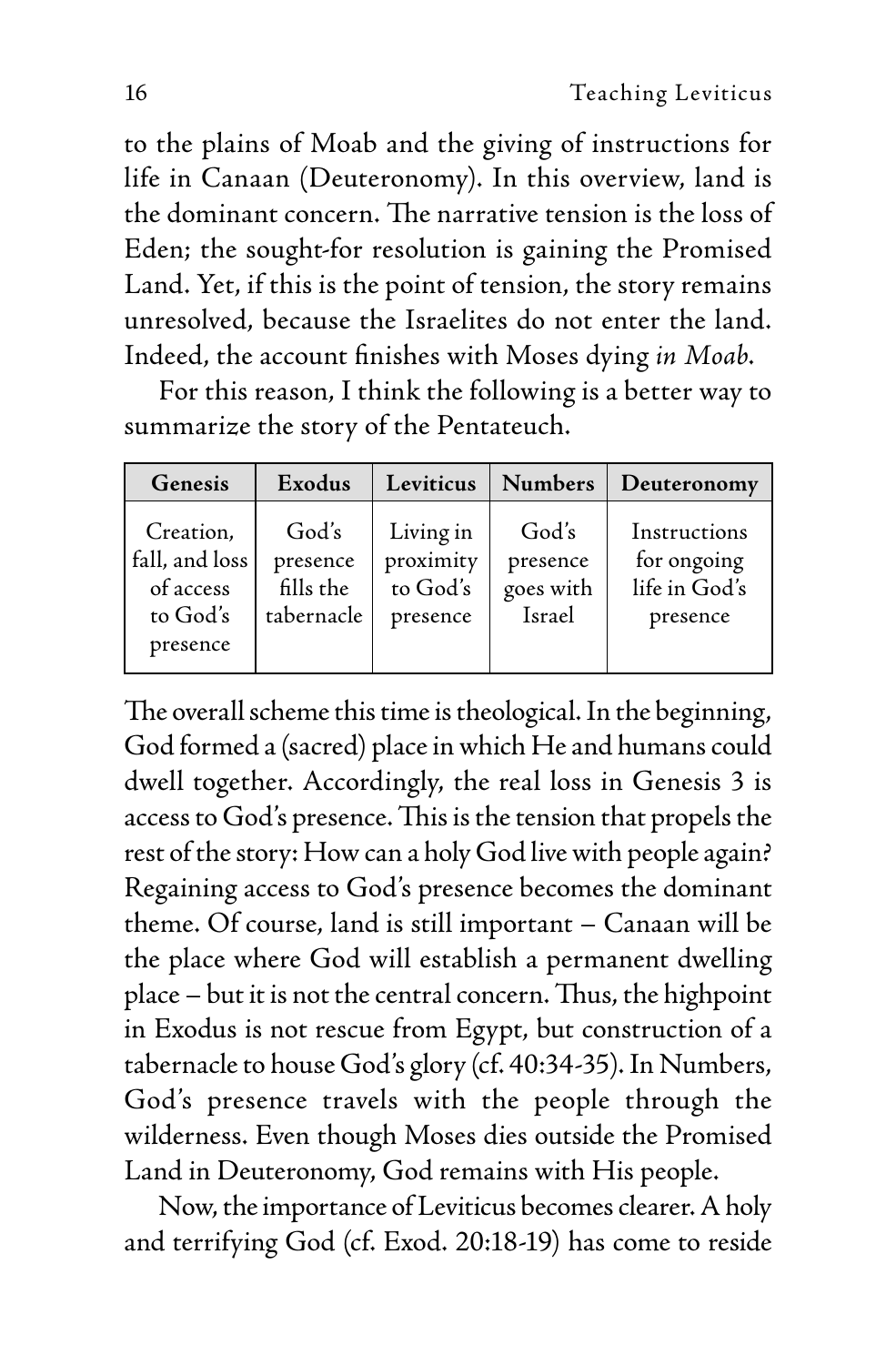in the tabernacle, right at the heart of the Israelite camp. Accordingly, Leviticus instructs Israel about how to approach and survive that divine presence. All the book's instructions and regulations now become necessary, vital even.

And it works! Leviticus opens with Yahweh speaking to Moses ' *from* the tent of meeting' (Lev. 1:1).3 This simply continues the scene from the end of Exodus where everyone, including Moses, is excluded from the tabernacle when God's glory descends (Exod. 40:34-35). This is the fate of humanity since the Garden: exclusion and separation from the presence of God. But Numbers 1:1 testifies to a profound reversal. Here, echoing the opening words of Leviticus, we read that Yahweh spoke to Moses '*in* the tent of meeting'. Moses entered and survived! How did that happen? Well, that is what the book of Leviticus will explain. It is therefore not all that surprising to find Leviticus placed at the structural, and, arguably, theological, heart of the Pentateuch. This book is crucial.

#### **Structure**

When it comes to working out the structure of Leviticus, things are not straightforward. Even a brief skim through the commentaries reveals a bewildering array of options. This serves as a reminder that few biblical books are written so tightly that only one structure is possible.

<sup>3.</sup> Throughout, I use 'Yahweh' and 'LORD' interchangeably. 'Yahweh' reflects the underlying Hebrew. Following the lxx (i.e. the Greek translation of the Old Testament), 'LORD' is the preferred term in English translations. Each teacher will need to make up his or her own mind. My own practice is to use 'Yahweh' when preaching and teaching at college or in a setting where the name will be understood, but to use 'LORD' when preaching elsewhere.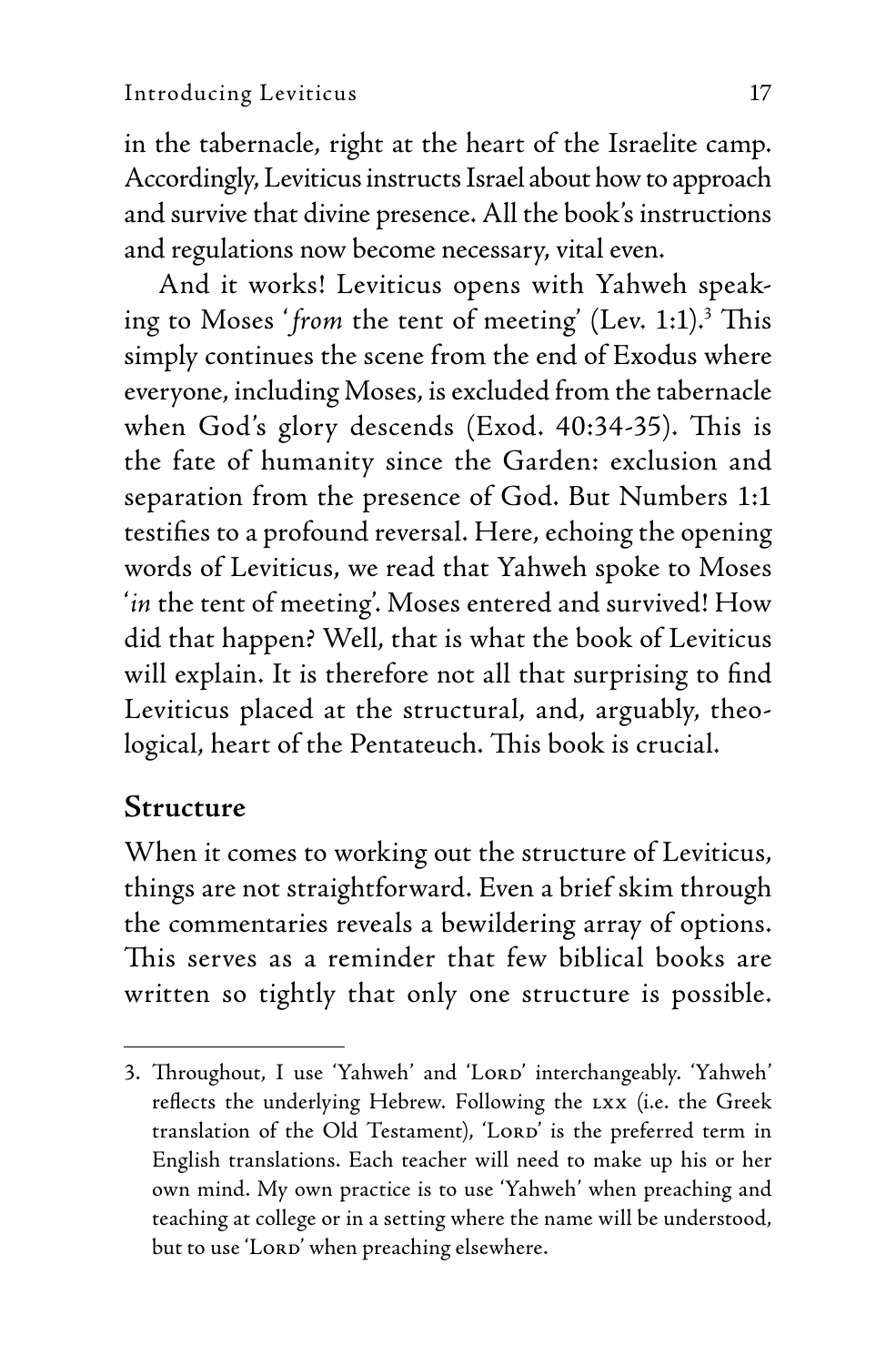Nevertheless, there are some divisions within Leviticus that are commonly recognized. These can at least provide a starting point for considering how the book's various sections might fit together.

Chapters 1–7 are tied together by a focus on sacrificial procedures and are concluded by a formal summary statement (7:37-38). Also belonging together are chapters 8–10. The uniting factor this time is genre, which – unusually for Leviticus – is narrative. Chapters 11–15 focus on matters related to ritual purity. Chapter 16, outlining the Day of Atonement, is probably best regarded as an independent unit.

Subdividing chapters 17–27 is more complicated. Chapter 17 deals with sacrifice and the importance of blood. Chapters 18–22 are set apart by the contrast they establish between 'holy' and 'common' – in relation to the moral purity of the people (18:1–20:27) and the ritual status of priests, sanctuary, and offerings (21:1–22:33). Leviticus 23:1–24:9 is concerned with sacred times (Sabbath and feast days). The short episode in 24:10-23, like chapters 8–10, is narrative and discusses a case of blasphemy. Chapter 25 expands the concept of Sabbath, outlining in turn a 'Sabbath year' and a 'Year of Jubilee'. The highpoint of the book comes in chapter 26 which announces the blessing or cursing that will accompany obedience or disobedience, calling the reader to make a choice. Chapter 27 returns to the topic of voluntary offerings made to Yahweh.

Putting all this together is a matter of some difficulty! Different arrangements are possible depending on which features are given more prominence. I have previously suggested the following outline for the book, arranged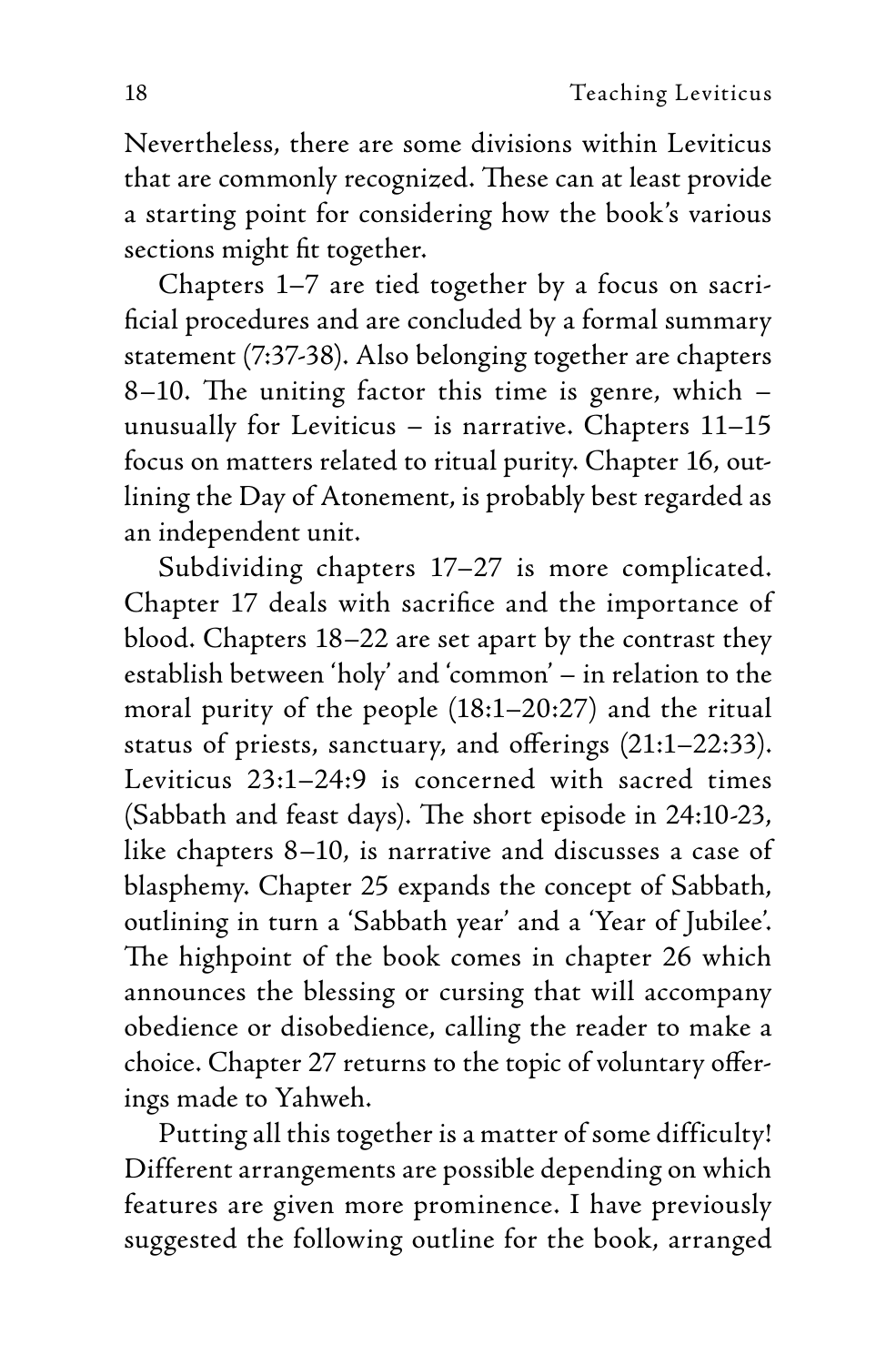Introducing Leviticus 19

as a palistrophe (chiasm) centered on the Day of Atonement:4

- **A** Instructions for Entering the Tabernacle as Sacred Space  $(1-7)$ 
	- **B** Narrative about Profanation of Sacred Space  $(8-10)$ 
		- **C** Separating Clean and Unclean (11–15)

**D** The Day of Atonement (16)

- **C'** Separating Holy and Profane (17:1–24:9)
- **B'** Narrative about Profanation of Sacred Name (24:10-23)
- **A'** Instructions for Entering the Land as Sacred Space  $(25-27)$

Jay Sklar arranges the material somewhat differently. He proposes an eight-part structure with a more linear, logical progression:5

- 1. Laws on offerings (1:1–7:38)
- 2. Public worship at the tabernacle begins (8:1–10:20)
- 3. Laws on the causes and treatment of ritual purity  $(11:1-15:33)$
- 4. The Day of Atonement (16:1-34)
- 5. Laws on the proper slaughtering and eating of animals and the proper use of their blood (17:1-16)

<sup>4.</sup> G. Geoffrey Harper, '*I Will Walk Among You': The Rhetorical Function of Allusion to Genesis 1–3 in the Book of Leviticus* (BBRSup 21; University Park: Eisenbrauns, 2018), 78.

<sup>5.</sup> Jay Sklar, *Leviticus* (TOTC 3; Downers Grove: IVP, 2013), 78-84.